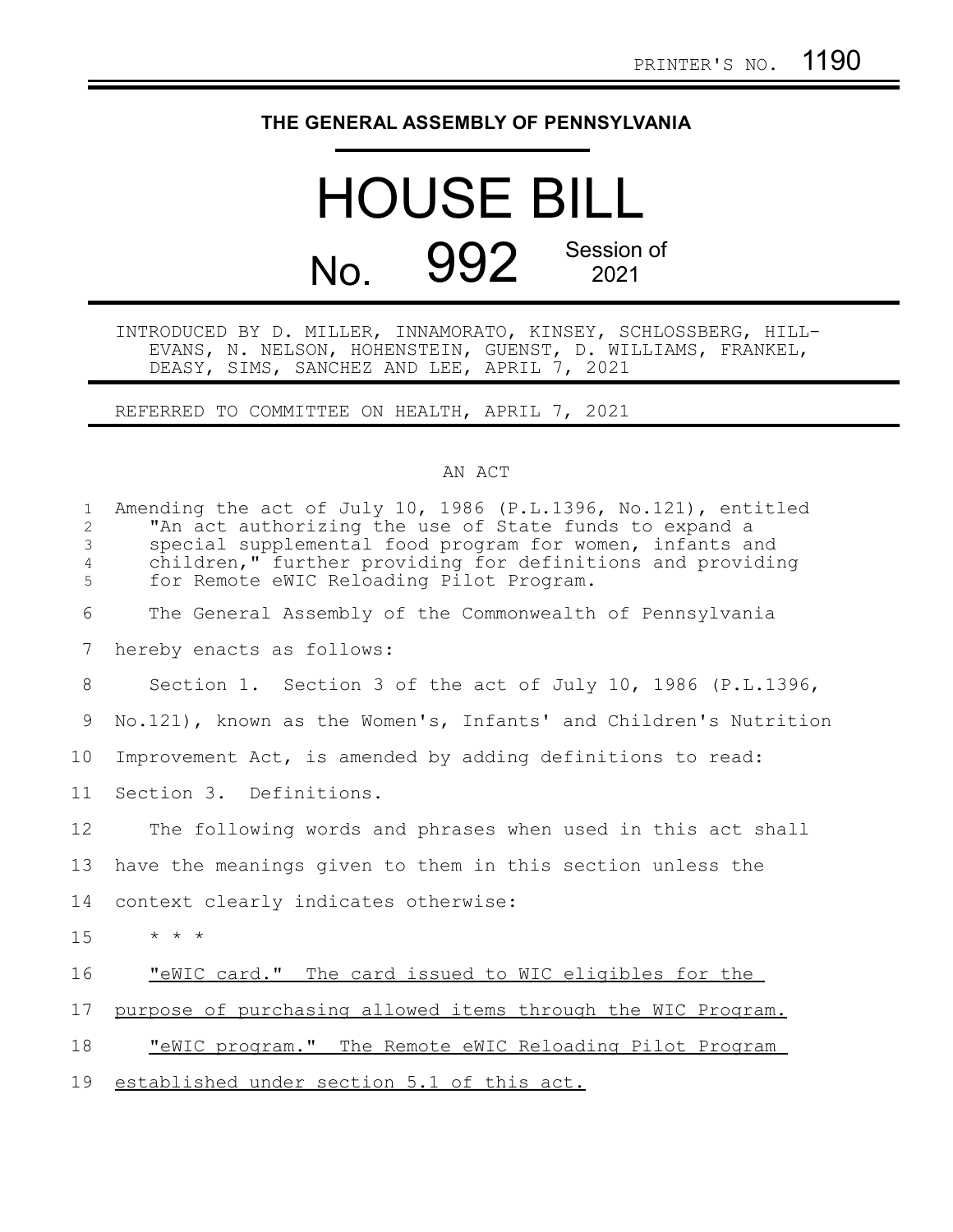\* \* \* 1

| $\mathbf{2}$ | Section 2. The act is amended by adding a section to read:          |
|--------------|---------------------------------------------------------------------|
| 3            | Section 5.1. Remote eWIC Reloading Pilot Program.                   |
| 4            | (a) Establishment.--The Remote eWIC Reloading Pilot Program         |
| 5            | is established as a pilot program within the department.            |
| 6            | Funding.--The department shall seek funding from the<br>(b)         |
| 7            | General Fund to implement the eWIC program.                         |
| 8            | <u>Notice.--Upon the initial appropriation of sufficient</u><br>(C) |
| 9            | money to implement the eWIC program, the department shall           |
| 10           | transmit notice of the appropriation to the Legislative             |
| 11           | Reference Bureau for publication in the Pennsylvania Bulletin.      |
| 12           | (d) Eligibility.--Individuals who are deemed to be WIC              |
| 13           | eligibles and who live in a county of the first class or a          |
| 14           | county of the second class shall be eligible to participate in      |
| 15           | the eWIC program.                                                   |
| 16           | (e) Administration.--The department shall administer the            |
| 17           | eWIC program to empower WIC Program administrators in a county      |
| 18           | of the first class or a county of the second class to               |
| 19           | collaboratively develop a system that allows WIC funds to be        |
| 20           | remotely reloaded onto eWIC cards administered to WIC eligibles.    |
| 21           | The following apply:                                                |
| 22           | The department shall develop a remote eWIC system to<br>(1)         |
| 23           | allow the virtual reloading of WIC funds onto eWIC cards for        |
| 24           | the purpose of granting WIC eligibles the option of not             |
| 25           | reporting in person to have money reloaded onto issued eWIC         |
| 26           | cards.                                                              |
| 27           | The department shall:<br>(2)                                        |
| 28           | (i) Promulgate requlations necessary to implement                   |
| 29           | the eWIC program.                                                   |
| 30           | (ii) Seek any necessary waivers from the Federal                    |

20210HB0992PN1190 - 2 -